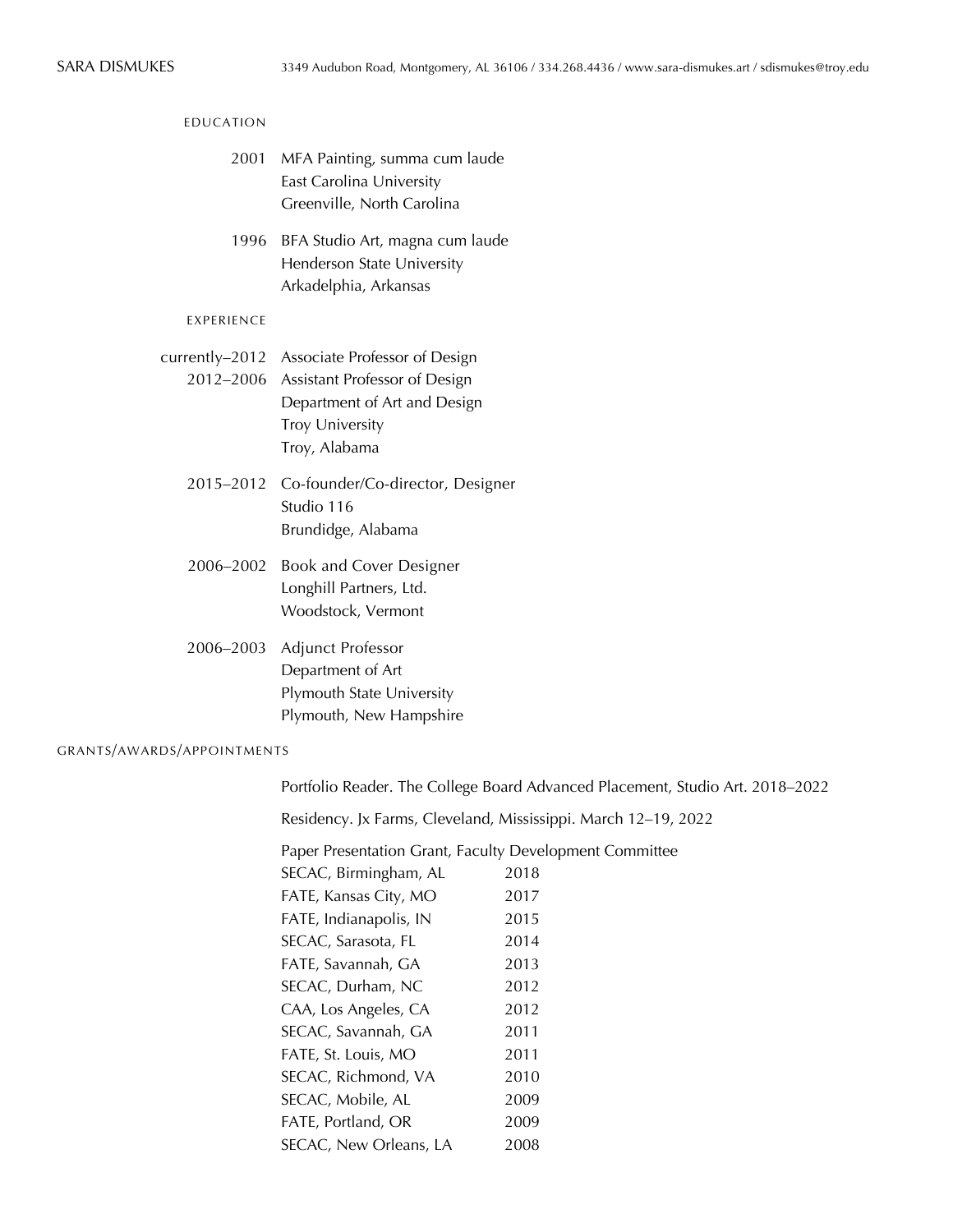Summer Research Grant, Faculty Development Committee. Funding research for View: a personal landscape, 2010

Silver Addy, Illustration. *Imagined Histories*. Montgomery Ad Federation, 2010

Gold Addy, Non-traditional Advertising, Campaign. Projekt: Recon, with Greg Skaggs Montgomery Ad Federation, 2009

Chancellor's Initiative Grant. iC3 International Travel to Denmark and Sweden with other faculty and students for ongoing collaborative project with Halmstad University. 2008

Chancellor's Initiative Grant. International Travel to Macedonia for Bitola Small Montmartre Festival for iC3, an Interdisciplinary/Intercultural Collaborative Project between Troy University and Halmstad University, Sweden. 2007

Summer Research Grant, Faculty Development Committee funding research for *Drive: a* Reading of the American Landscape, 2007

## EXHIBITIONS

Faculty Exhibition, artist Huo Bao Zhu Gallery, International Arts Center, Troy University, Troy, Alabama February 1–April 13, 2022

Forget What We Lost, artist solo exhibition, First Floor Main Gallery Lowe Mill Arts Center, Huntsville, Alabama November 17, 2021–January 8, 2022

Kentuck Festival of the Arts, artist/exhibitor. Northport, Alabama October 21–22, 2017 October 15–16, 2016 October 17–18, 2015

MadeSouth, artist/exhibitor November 17–18, 2017 Franklin, Tennessee June 30–July 1, 2017 Franklin, Tennessee June 2–3, 2017 Hoover, Alabama

A Heritage of Art and Design: An International Survey from Troy University. The Kelly Fitzpatrick Memorial Gallery, Wetumpka, Alabama. June 16–September 11, 2017

Southern Makers, artist/exhibitor August 12–13, 2017 Birmingham, Alabama April 30–May 1, 2016 Montgomery, Alabama May 2–3, 2015 Montgomery, Alabama

Berkshire Arts Festival, exhibitor. Great Barrington, Massachusetts. July 1–3, 2016

Art + Design Faculty Exhibition 2015. Group invitation by Gallery Coordinator, Lawrence Stueck. Meyers Gallery, Athens Academy, Athens, Georgia. August 17–November 30, 2015

Henderson State University Alumni Exhibit. RFA Gallery, Henderson State University, Arkadelphia, Arkansas. November 4–December 3, 2015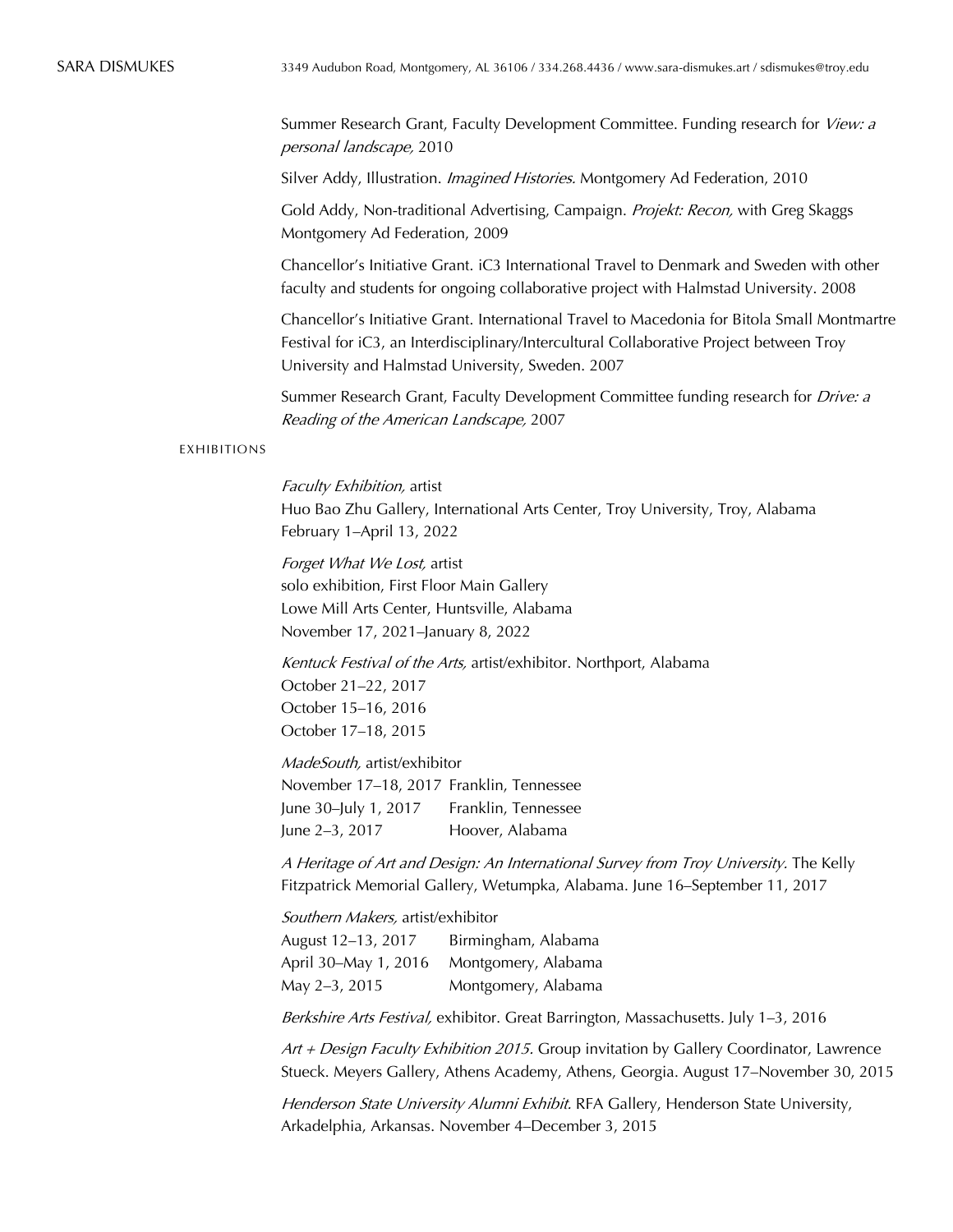2012 Art of the State

Tennessee Valley Museum of Art, Tuscumbia, Alabama January 22–March 2, 2012

Mary G. Hardin Center for Cultural Arts, Gadsden, Alabama March 15–May 23, 2012

Johnson Center for the Arts, Troy, Alabama June 5–July 27, 2012

Fayette Art Museum, Fayette, Alabama August 15–November 1, 2012

A Sense of Place, group show. The Carnegie Visual Arts Center, Decatur, Alabama. June 5– July 28, 2012

2011 Alabama's Finest Exhibit. Gadsden Museum of Art, Gadsden, Alabama. November 15, 2011–January 15, 2012

The Roots Exhibit: Artists of Pike County, group show. Johnson Arts Center, Troy, Alabama. November 15–December 30, 2011

Denied and Underexposed. Kress Building, Montgomery, Alabama. November 11, 2011

East Carolina University School of Art and Design Alumni Exhibition, group show Greenville Museum of Art, Greenville, North Carolina. September 2–October 1, 2011

Projekt: Recon. Collaborative work and joint exhibition with Greg Skaggs. Johnson Center for the Arts, Troy, Alabama. April 18–June 30, 2011

Drive: a reading of the American landscape, solo exhibition. Malone Gallery, Malone Hall, Troy University. January 15–February 15, 2008

Drive: a reading of the American landscape, solo exhibition. part two of installation, part of inaugural season. Johnson Center for the Arts, Troy, Alabama, September 1–November 15, 2008

Gallery representation. Vault Gallery, Springfield, Vermont. 2005–2006

Faculty Exhibition, group show. Karl Drerup Gallery, Plymouth State University, Plymouth, New Hampshire. 2004

Visiting Artist Exhibition. Interlochen Academy, Interlochen, Michigan. 2003

Faculty Exhibition, group show. Silver Cultural Arts Center, Plymouth State University, Plymouth, New Hampshire. 2003

 $11<sup>th</sup>$  Annual Juror's Choice, group show. Ava Gallery, Lebanon, New Hampshire. 2002

Trace, MFA Thesis Exhibition

Wellington B. Gray Gallery, East Carolina University, Greenville, North Carolina. 2001

Putting Things Together, Taking Things Apart, with Caroline Gore Kinston Art Center, Kinston, North Carolina. 2001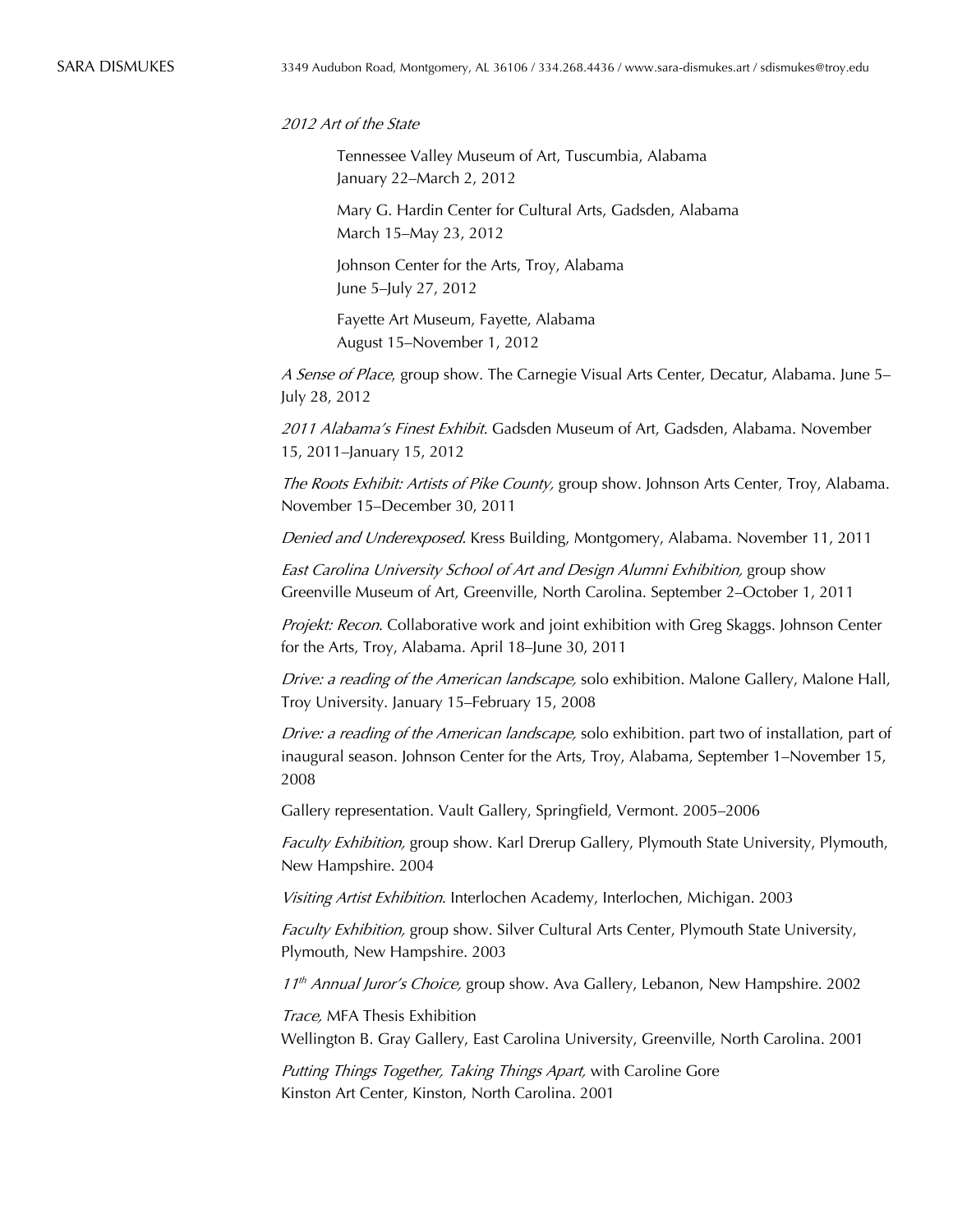| PUBLICATIONS |                                                                                                                                                    |
|--------------|----------------------------------------------------------------------------------------------------------------------------------------------------|
|              | Designer, cover. Gary and Susan Harper. Is Your Business Sick? January 2021                                                                        |
|              | Designer/Illustrator, cover. Jay Newkirk. The Pearls of Business. January 2021                                                                     |
|              | Designer/Illustrator, cover. Amy Weaver. The Christmas Bell. October 2021.                                                                         |
|              | Designer/Illustrator, cover. Amy Weaver. The Christmas Key. July 2020                                                                              |
|              | Designer/Illustrator, cover. Brandon Bagwell. Something Else in My Veins. May 2020                                                                 |
|              | Designer/Illustrator, cover. Brandon Bagwell. American Dragon. October 2019                                                                        |
|              | Designer. Frick Museum, Side Table Folio. 2018                                                                                                     |
|              | Lean Magazine, featured artist. Focus on book arts for fall issue. September 2015                                                                  |
|              | Artist/Photographer. Image featured: billboard, Pike County, Alabama, 2014-2016                                                                    |
|              | Designer. Studio 116. Designer of all identity, promotional graphics, etc. for a community<br>based gallery and music performance venue. 2012-2015 |
|              | Designer, brochure and tickets. Troy Arts Council, for seasons 2010-2014                                                                           |
|              | Designer, posters and promotional materials. Malone Gallery. 2007-2014                                                                             |
|              | Designer. Kataline, Karen. Fatlash! Food Police and the Fear of Thin. 2013                                                                         |
|              | Designer. Paul, Christoph. The Passion of the Christoph. 2013                                                                                      |
|              | Designer. Whitaker LaFontaine. Finding My Voice. 2012                                                                                              |
|              | Designer. Gregor Collins. The Accidental Caregiver. 2012                                                                                           |
|              | Artist/Illustrator. Artwork featured: www.literacyhead.com; March 2011                                                                             |
|              | Designer. Corporate report and newsletter. International Institute of Higher Studies<br>in Criminal Sciences, 2011                                 |
|              | Designer. Identity and stationary, Swift Ink Books, 2011                                                                                           |
|              | Designer. Logo, identity, awards, schedules, t-Shirts, tickets. Alabama International<br>Film Fest. 2010, 2011                                     |
|              | Designer. Logo, identity, awards, schedules, t-Shirts. First Annual Film Festival, 2009                                                            |
|              | Designer. Logo. ProjectShare regional FATE conference, 2009                                                                                        |
|              | Designer, book cover. Fichner-Rathus, Lois. Understanding Art, 2nd Edition.<br>Thomson Wadsworth, 2009.                                            |
|              | Designer, brochure. Department of Criminal Justice and Social Sciences,<br>Troy University, 2008                                                   |
|              | Designer, brochure. Minor in Leadership Studies, Troy University, 2008                                                                             |
|              | Designer, catalog. Portraits from Montgomery to Paris: Appliqué Quilts. Rosa Parks<br>Museum: Montgomery, AL, 2008.                                |
|              | Contributor, artwork. cover of Fichner-Rathus, Lois. Understanding Art.                                                                            |

Thomson-Wadsworth, 2008.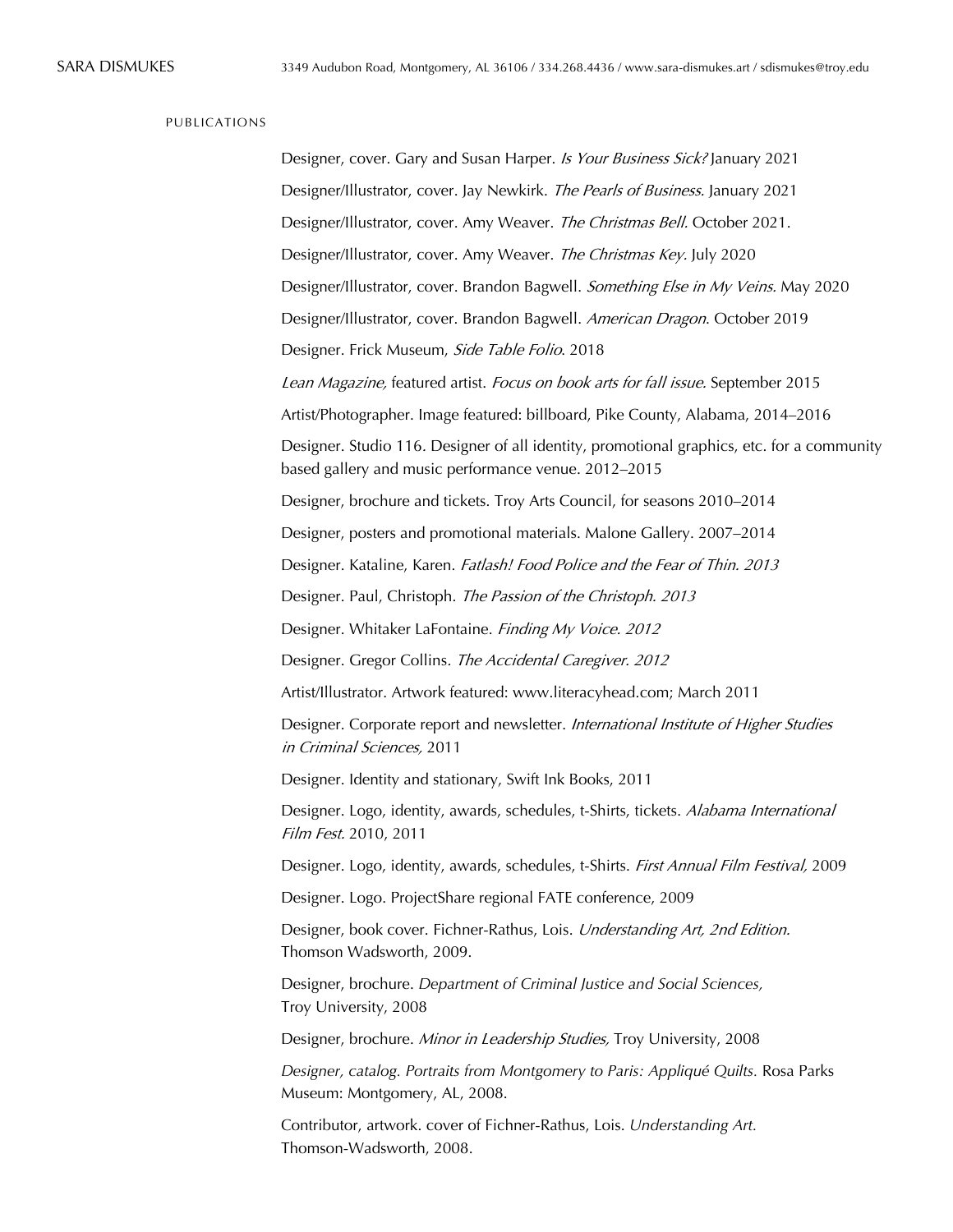Designer, catalog. *Yvonne Wells: An Exhibition of Quilts.* Montgomery, AL: Rosa Parks Library & Museum, 2007.

Designer, website. www.cuspstudio.com, 2006–ongoing

Designer, book interior. LaFosse, Michael. *Origami Adventure*. Tuttle Publishing, 2006.

Designer, Book Interior. Kobayashi, Toyo and Petra. Tai Chi Chuan: Becoming One with the Tao. Tuttle Publishing, 2006.

Designer, book interiors, covers and illustrations for dozens of titles. Longhill Partners, Inc. 2002–2006

Illustrator, technical drawings. Department of Egyptian Art. Metropolitan Museum of Art, New York City, New York. 2005

## CONFERENCES AND PRESENTATIONS

Workshop presenter, "Embossed Leather for Book Covers", John C. Campbell Folk School. Brasstown, North Carolina, February 11–13, 2022

Guest Speaker, Montgomery Art Guild, Zoom presentation. April 12, 2021

Presenter, "Just My Type: Type as Representation" Type and Image. SECAC Conference, October 17–20, 2018. Birmingham, Alabama

Presenter, "Isn't Creativity a Skill?" Disagree to Agree: A Debate-Abating Tag-Team Battle over Skill vs. Creativity FATE Beyond the Core Conference, April 6–9, 2017. Kansas City, Missouri

Panel Chair, Robot Invasion? New Technologies in Foundations Presenter, "Community as Bait", Catch and Release FATE Tectonic Shifts Conference, March 25–28, 2015. Indianapolis, Indiana

Presenter, "Books as Form: This Story Never Ends…" Obsession: A Love Affair with Typography, Words, and Things. SECAC Conference, October 8–11, 2014, Sarasota, Florida

"The Art of the Hajj", *Pathways of Faith: Muslim Journeys*, series talk National Endowment for the Arts, sponsor Troy University, Dothan, Alabama. April 28, 2014

Panel Chair, Presenter, Foundations for Art AND Design? Do Shared Foundations Programs Work? FATE PostHaus Conference, April 3–6, 2013. Savannah, Georgia

Panel Chair, Issues Surrounding the Online Foundations Experience College Art Association Annual Conference, February 13–16, 2013. New York, New York

Presenter, "Interactive and Time-based Media as Research Opportunity with Design" Technology not Technicians: Integrating New Media with Art and Design, SECAC Conference, October 18–20, 2012. Durham, North Carolina

Panel Chair, Presenter. Foundations in Literature: Developing a Culture of Reading within the Art and Design Foundations Program, College Art Association Annual Conference, February 22–25, 2012. Los Angeles, California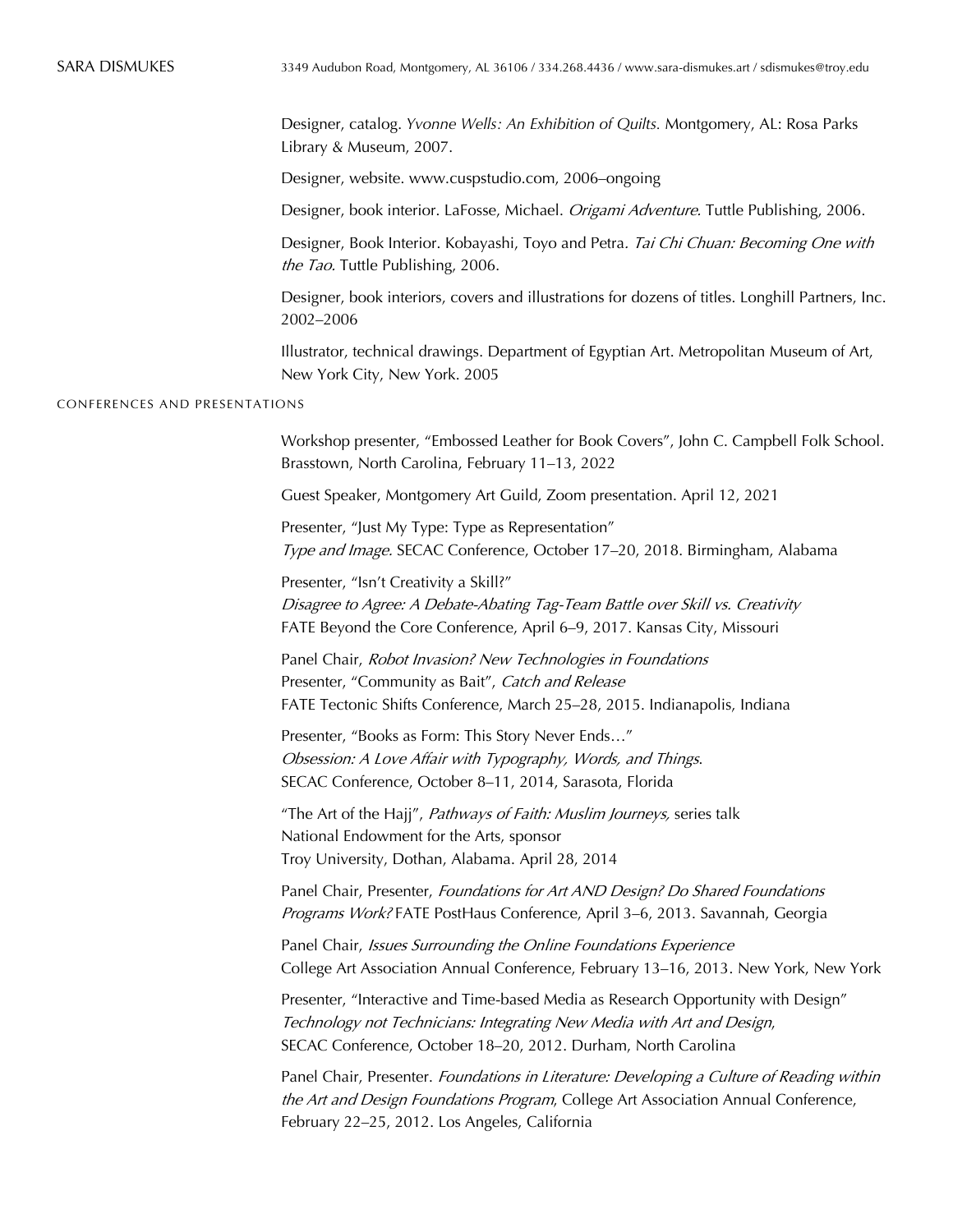Panel Chair, Presenter. Foundations in Literature: Developing a Culture of Reading within the Art and Design Foundations Program. College Art Association Annual Conference, February 22–25, 2012. Los Angeles, California

Presenter, "Drive: a reading of the American landscape", Landscape and Human Culture SECAC Conference, November 9–12, 2011, Savannah College of Art and Design Savannah, Georgia

Presenter, "Portrait of the Artist on a Flying Cat: Why Photoshop is a Great Tool for 2D Foundations", Social Networking Your Way to Visual Literacy. FATE/MACAA Joint Conference, March 30–April 3, 2011. Eastern Illinois University, St. Louis, Missouri

Panel Chair and Presenter, with Greg Skaggs. iC3: the International Center for Collaboration and Creativity, Alabama-Mississippi Sociological Association, February 11, 2011. Troy University, Montgomery, Alabama

Presenter. "Graphic Novels and the Non-Art Major: An Interdisciplinary Approach to Visual Culture", Beyond Ka-Blam! Teaching Comics in College. SECAC/MACAA Joint Conference, October 20–23, 2010. Virginia Commonwealth University, Richmond, Virginia

Panel Moderator, Presenter. Two-Dimensional Design and Color, ProjectShare, FATE Regional Conference, April 16–17, 2010. Troy University, Troy, Alabama

Chair, Presenter. Maximum Impact: Incorporating New Media into a Broader Curriculum SECAC Conference, October 21-24, 2009. University of South Alabama, Mobile, Alabama

Presenter, with Greg Skaggs. "Rethinking Thinking: Art Perceptions", Blow Your Mind Lecture Series, October 1, 2009. Wiregrass Museum of Art, Dothan, Alabama

Presenter. "Sketching in the Fourth Dimension: Using Flash as a Tool for 2-D Design" Commotion: Innovations through Motion Design Education, FATE Conference, April 1–4, 2009. Portland, Oregon

Co-Chair with Jerry Johnson, Presenter. "Low-Tech Innovation: an Approach to Collaborative Design", Charettes and Other Immersive Experiences in Design. SECAC Conference, September 24–27, 2008. University of New Orleans, New Orleans, Louisiana

Presenter, Artist Lecture. *Drive: a reading of the American landscape*. Installation in Malone Gallery, February 14, 2008. Malone Hall, Troy University, Troy, Alabama

## PROFESSIONAL SERVICE

Teaching Excellence Fellow, 2017–2018. partnership between Chongqing Normal University, Troy University and Confucius Institute

Board Member—Representative to College Art Association, 2011–2013 Foundations In Art: Theory and Education

Board Member, 2010–2014. Troy Arts Council

Director of Design, 2009–2014. Alabama International Film Festival

Foundations in Art: Theory in Education, member since 2007

Southeastern Conference of Art Colleges, member since 2006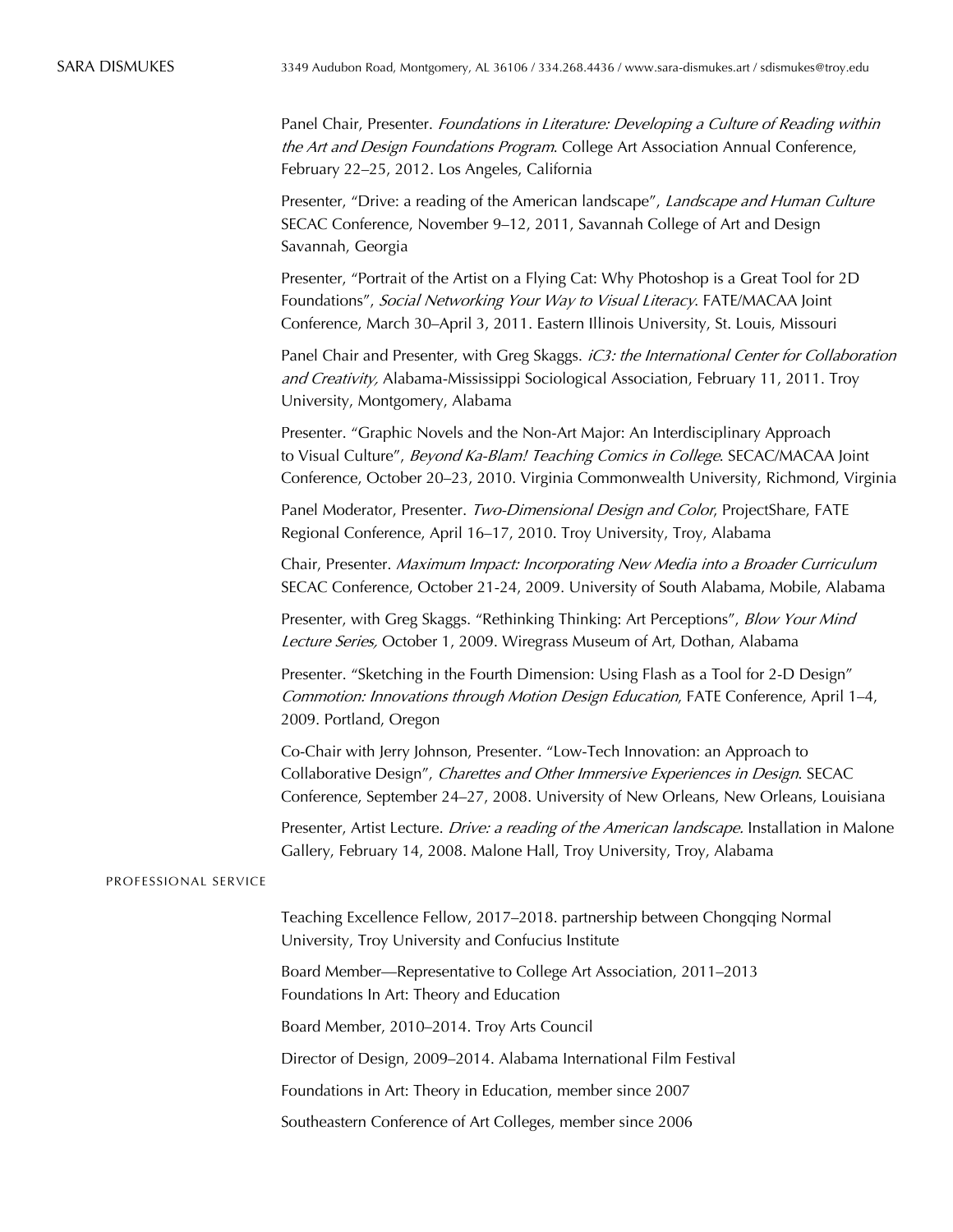| <b>COMMITTEE SERVICE</b>                                                     |                                                                                                                                                                                                                                                                                                                                                                                                                                                                                                                                                 |                                                                                                                                                                                                                                                                       |  |  |
|------------------------------------------------------------------------------|-------------------------------------------------------------------------------------------------------------------------------------------------------------------------------------------------------------------------------------------------------------------------------------------------------------------------------------------------------------------------------------------------------------------------------------------------------------------------------------------------------------------------------------------------|-----------------------------------------------------------------------------------------------------------------------------------------------------------------------------------------------------------------------------------------------------------------------|--|--|
|                                                                              | Faculty Development Committee, member. 2014–2017 term                                                                                                                                                                                                                                                                                                                                                                                                                                                                                           |                                                                                                                                                                                                                                                                       |  |  |
|                                                                              | Committee on Promotion and Tenure Appeals, member. 2015–2016, academic year                                                                                                                                                                                                                                                                                                                                                                                                                                                                     |                                                                                                                                                                                                                                                                       |  |  |
|                                                                              | Search Committee, member<br>Assistant Professor of Art, 2022<br>Assistant Professor of Photography, 2021<br>Assistant/Associate Professor of Design, 2018, 2019<br>Assistant Professor of Photography, 2013, 2014<br>Professor of Design, 2011<br>Lecturer, Design and Foundations, 2010 (served as chair)<br>Assistant Professor of Costume Design, 2009<br>Lecturer, Art History and Museum Studies, 2009<br>Lecturer, Art History, 2008                                                                                                      |                                                                                                                                                                                                                                                                       |  |  |
|                                                                              | Malone Gallery Committee, 2012-2014                                                                                                                                                                                                                                                                                                                                                                                                                                                                                                             |                                                                                                                                                                                                                                                                       |  |  |
|                                                                              | Curriculum Committee, member. Department of Art and Design                                                                                                                                                                                                                                                                                                                                                                                                                                                                                      |                                                                                                                                                                                                                                                                       |  |  |
|                                                                              | Senior Thesis Review Committee. Department of Art and Design, 2006–present                                                                                                                                                                                                                                                                                                                                                                                                                                                                      |                                                                                                                                                                                                                                                                       |  |  |
|                                                                              | Who's Who, member. 2007-2014                                                                                                                                                                                                                                                                                                                                                                                                                                                                                                                    |                                                                                                                                                                                                                                                                       |  |  |
| International Center for Collaboration and Creativity. iC3 Fellow since 2007 |                                                                                                                                                                                                                                                                                                                                                                                                                                                                                                                                                 |                                                                                                                                                                                                                                                                       |  |  |
| <b>TEACHING EXPERIENCE</b>                                                   | Associate Professor of Design, Troy University                                                                                                                                                                                                                                                                                                                                                                                                                                                                                                  |                                                                                                                                                                                                                                                                       |  |  |
|                                                                              | Introduction to Form and Space traditional & online<br>2D Studio II<br>Paper/Screen<br>Typography<br>Time/Sound<br>Digital Illustration<br>Special Topics, Typography<br>Special Topics, Paper & Book<br>Collaborative Studio<br><b>Introductory Drawing</b><br>2D Studio 1 (Printmaking)<br><b>Digital Tools</b><br>Visual Arts<br>traditional and online<br>Guided Independent Study<br>Renaissance and Baroque<br>Travel Study in Art (study abroad, Italy)<br>Crossroads: Sophomore Interdisciplinary Seminar<br>Freshman Honors Colloquium | ART 1145<br>ART 2206<br>ART 3324<br>ART 3325<br>ART 3310<br>ART 3326<br>ART 3375<br><b>ART 3375</b><br>ART 4435<br><b>ART 2201</b><br><b>ART 2202</b><br><b>ART 2208</b><br><b>ART 1133</b><br>ART 4493<br>ART 3321<br>ART 3380<br><b>IDS 2200</b><br><b>HON 1101</b> |  |  |
|                                                                              | Adjunct Professor of Art, Plymouth State University<br>Drawing: Objects, Interiors and Landscapes<br>Fundamentals of Art: Color and Design<br>Fundamentals in Art: Form in 3D                                                                                                                                                                                                                                                                                                                                                                   | AR1120<br>AR1040<br>AR1060                                                                                                                                                                                                                                            |  |  |
|                                                                              |                                                                                                                                                                                                                                                                                                                                                                                                                                                                                                                                                 |                                                                                                                                                                                                                                                                       |  |  |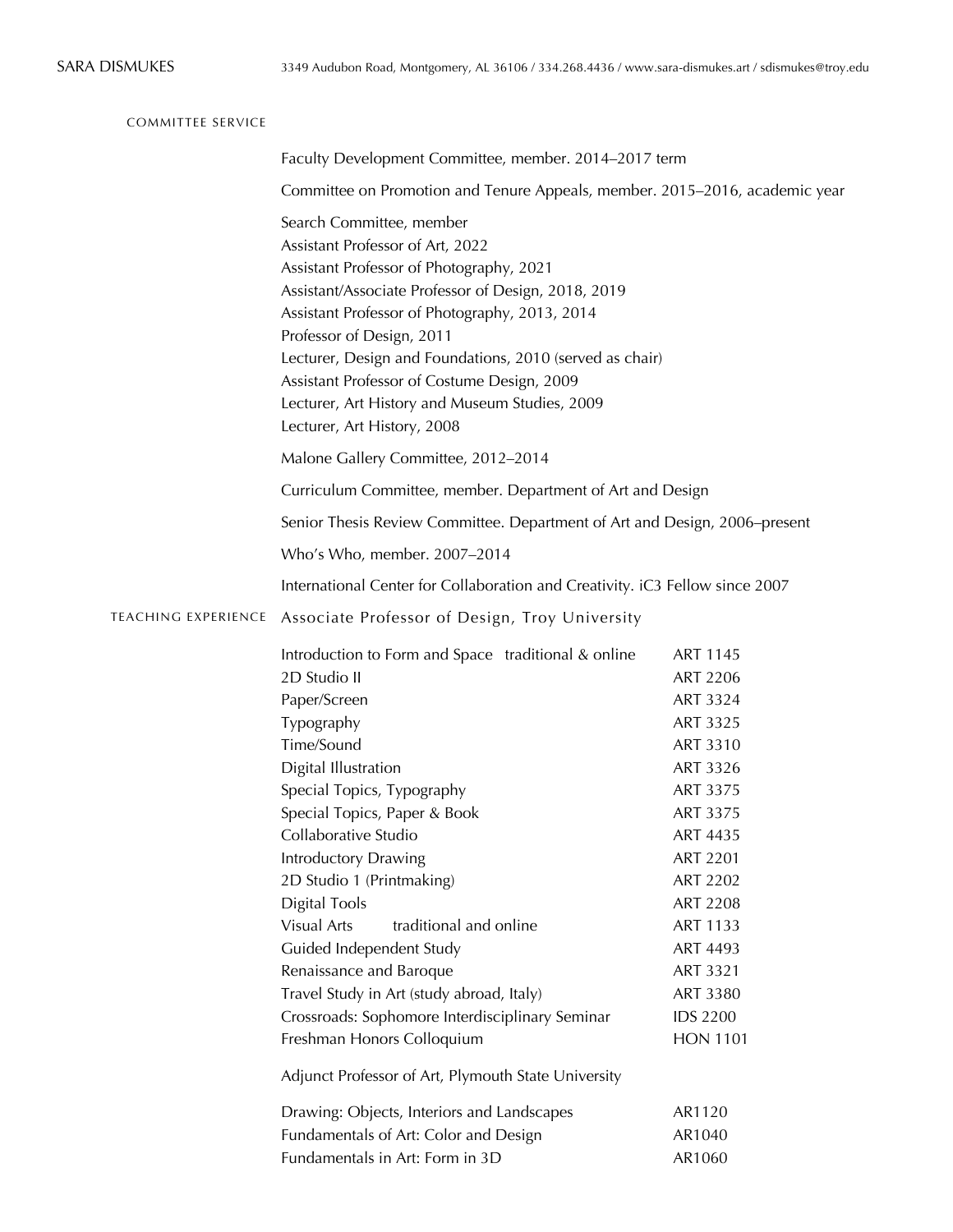Professor of Record, Graduate Teaching Assistant, East Carolina University

TRAVEL

Sabbatical Travel: Dublin, Ireland and Belgrade, Serbia. September/October 2017.

ART + THEATRE NYC, organized and initiated with Chris Rich student/faculty trips to New York City: May 14–19, 2015; May 17–22, 2012; and May 12–17, 2011

Study Abroad, Instructor. Florence, Italy. June 28–July 27, 2009

iC3 Halmstad, 'Set it Free' Charrette with Halmstad University. Denmark, Sweden, Norway, May 2008

iC3 Small Montemartre of Bitola, Youth Arts Festival. Macedonia, 2007

Professional Conferences

| SECAC, Birmingham, AL  | 2018 |
|------------------------|------|
| FATE, Kansas City, MO  | 2017 |
| FATE, Indianapolis, IN | 2015 |
| SECAC, Sarasota, FL    | 2014 |
| FATE, Savannah, GA     | 2013 |
| CAA, New York, NY      | 2013 |
| SECAC, Durham, NC      | 2012 |
| CAA, Los Angeles, CA   | 2012 |
| SECAC, Savannah, GA    | 2011 |
| FATE, St. Louis, MO    | 2011 |
| SECAC, Richmond, VA    | 2010 |
| SECAC, Mobile, AL      | 2009 |
| FATE, Portland, OR     | 2009 |
| SECAC, New Orleans, LA | 2008 |
|                        |      |

Departmental Field trips to Birmingham, Montgomery, Mobile, and Waverly, AL; New York, NY; Atlanta, GA

## WORKSHOPS AND ADJUDICATIONS

2016 Congressional Art Competition, juror Wiregrass Museum of Art Dothan, Alabama February 22, 2016

2015 Congressional Art Competition, juror Wiregrass Museum of Art Dothan, Alabama February 27, 2015

 $13<sup>th</sup>$  Annual Juried Art Exhibition, juror Ann Rudd Art Center Ozark, Alabama August 6, 2013